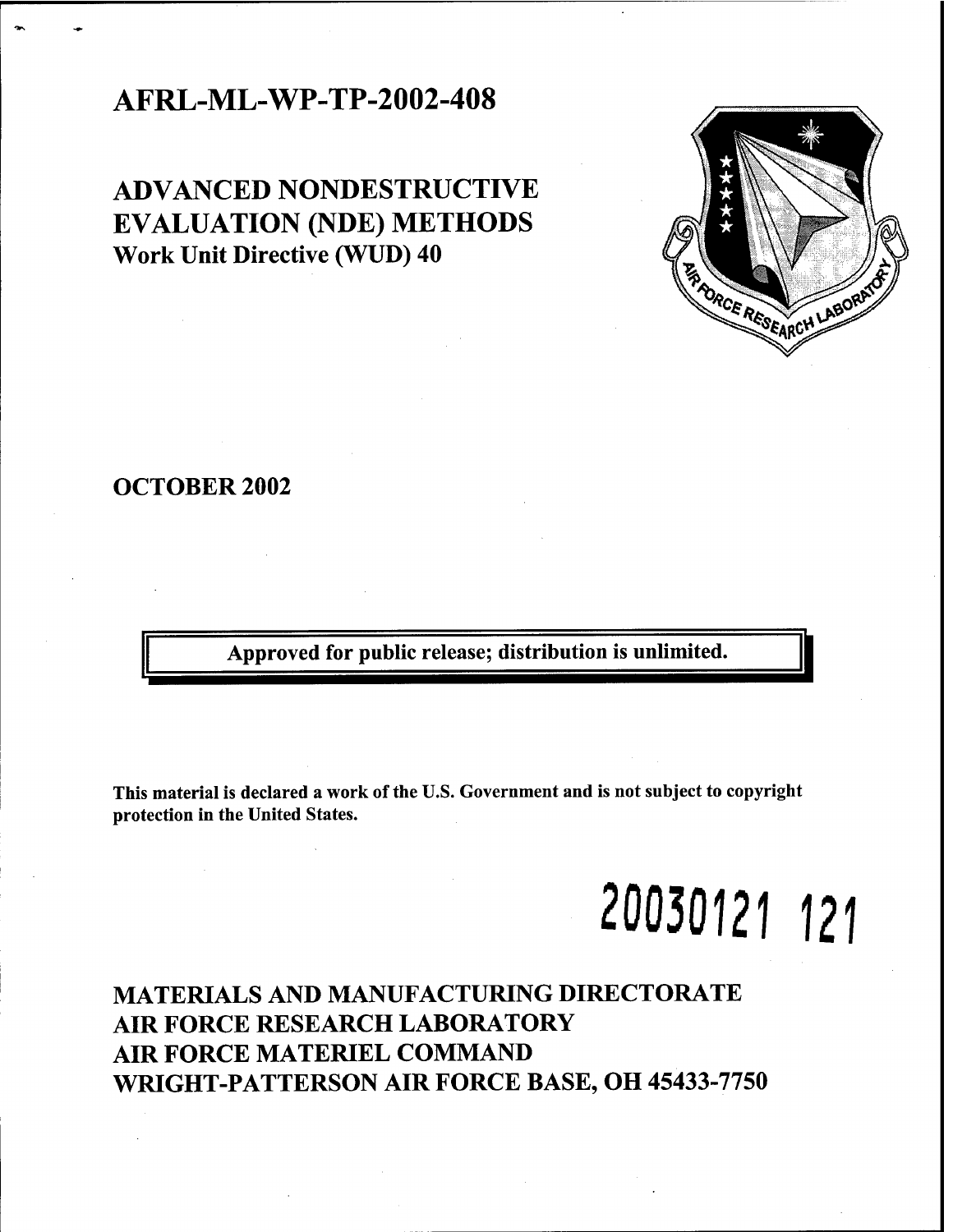#### NOTICE

WHEN GOVERNMENT DRAWINGS, SPECIFICATIONS, OR OTHER DATA ARE USED FOR ANY PURPOSE OTHER THAN IN CONNECTION WITH A DEFINITELY GOVERNMENT-RELATED PROCUREMENT, THE UNITED STATES GOVERNMENT INCURS NO<br>RESPONSIBILITY OR ANY OBLIGATION WHATSOEVER. THE FACT THAT THE RESPONSIBILITY OR ANY OBLIGATION WHATSOEVER. GOVERNMENT MAY HAVE FORMULATED OR IN ANY WAY SUPPLIED THE SAID DRAWINGS, SPECIFICATIONS, OR OTHER DATA, IS NOT TO BE REGARDED BY IMPLICATION OR OTHERWISE IN ANY MANNER CONSTRUED, AS LICENSING THE HOLDER OR ANY OTHER PERSON OR CORPORATION, OR AS CONVEYING ANY RIGHTS OR PERMISSION TO MANUFACTURE, USE, OR SELL ANY PATENTED INVENTION THAT MAY IN ANY WAY BE RELATED THERETO.

THIS REPORT IS RELEASABLE TO THE NATIONAL TECHNICAL INFORMATION SERVICE (NTIS). AT NTIS, IT WILL BE AVAILABLE TO THE GENERAL PUBLIC, INCLUDING FOREIGN NATIONS.

THIS TECHNICAL REPORT HAS BEEN REVIEWED AND IS APPROVED FOR PUBLICATION.

THOMAS J. MØRAN Nondestructive Evaluation Branch Metals, Ceramics & NDE Division

CHARLES F. BUYNAK/Actg Chief Nondestructive Evaluation Branch Metals, Ceramics & NDE Division

WALTER M. GRIFFITA Chief Metals, Ceramics & NDE Division Materials & Manufacturing Directorate

IF YOUR ADDRESS HAS CHANGED, IF YOU WISH TO BE REMOVED FROM OUR MAILING LIST, OR IF THE ADDRESSEE IS NO LONGER EMPLOYED BY YOUR ORGANIZATION, PLEASE NOTIFY, AFRL/MLLP, WRIGHT-PATTERSON AFB OH 45433-7817 TO HELP US MAINTAIN A CURRENT MAILING LIST.

COPIES OF THIS REPORT SHOULD NOT BE RETURNED UNLESS RETURN IS REQUIRED BY SECURITY CONSIDERATIONS, CONTRACTUAL OBLIGATIONS, OR NOTICE ON A SPECIFIC DOCUMENT.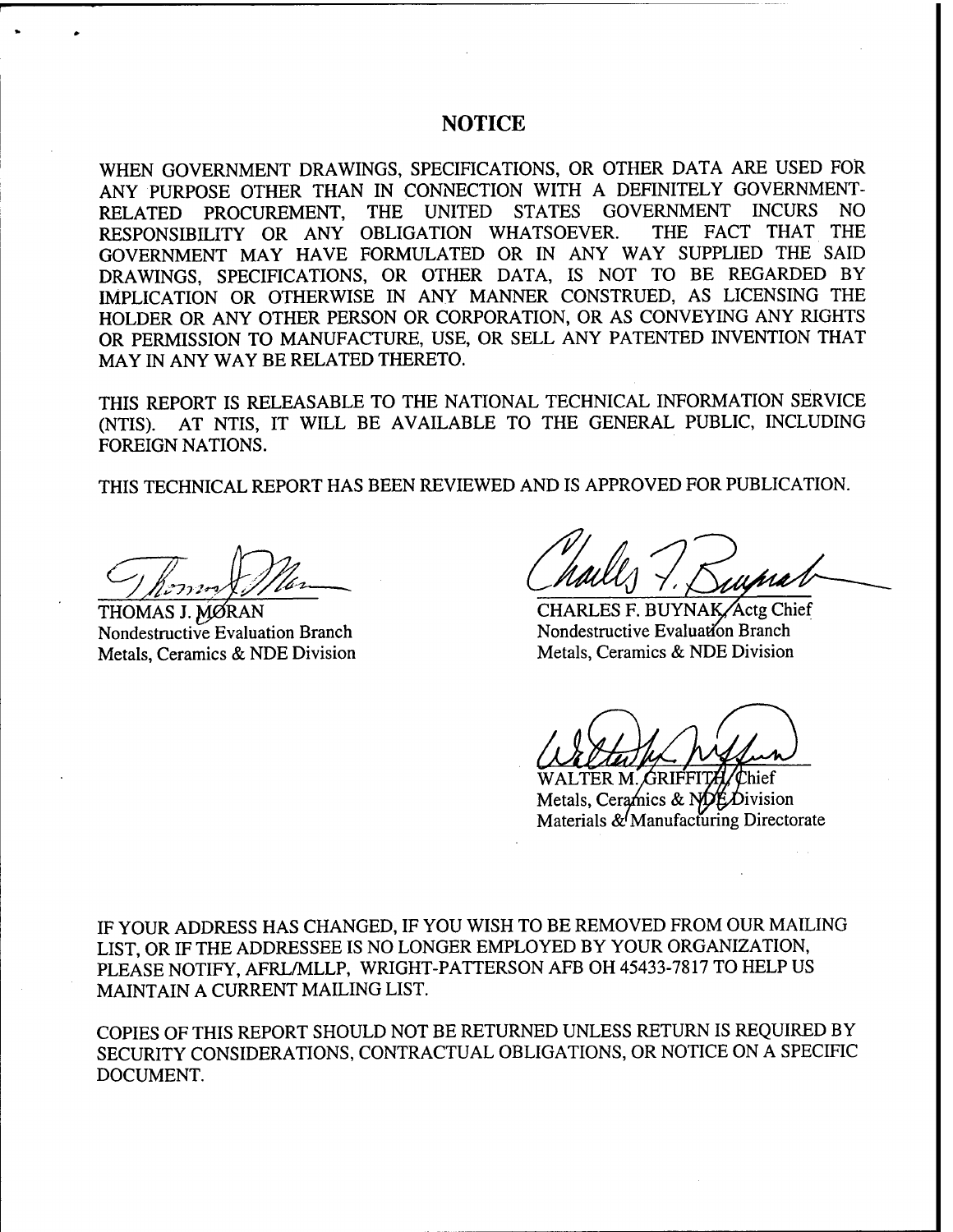| <b>REPORT DOCUMENTATION PAGE</b>                                                                                                                                                                                                                                                                                                                      |                            |                   | Form Approved<br>OMB No. 0704-0188 |                                                                                                                                                                                                                                                                                                                                                                                                                                                                                                                                                                                                                                            |
|-------------------------------------------------------------------------------------------------------------------------------------------------------------------------------------------------------------------------------------------------------------------------------------------------------------------------------------------------------|----------------------------|-------------------|------------------------------------|--------------------------------------------------------------------------------------------------------------------------------------------------------------------------------------------------------------------------------------------------------------------------------------------------------------------------------------------------------------------------------------------------------------------------------------------------------------------------------------------------------------------------------------------------------------------------------------------------------------------------------------------|
| sources, gathering and maintaining the data needed, and completing and reviewing the collection of information. Send comments regarding this burden estimate or any other aspect of this collection of<br>collection of information if it does not display a currently valid OMB control number. PLEASE DO NOT RETURN YOUR FORM TO THE ABOVE ADDRESS. |                            |                   |                                    | The public reporting burden for this collection of information is estimated to average 1 hour per response, including the time for reviewing instructions, searching existing data sources, searching existing data<br>information, including suggestions for reducing this burden, to Department of Defense, Washington Headquarters Services, Directorate for information Operations and Reports (0704-0188), 1215 Jefferson<br>Davis Highway, Suite 1204, Arlington, VA 22202-4302. Respondents should be aware that notwithstanding any other provision of law, no person shall be subject to any penalty for failing to comply with a |
| 1. REPORT DATE (DD-MM-YY)                                                                                                                                                                                                                                                                                                                             | 2. REPORT TYPE             |                   |                                    | 3. DATES COVERED (From - To)                                                                                                                                                                                                                                                                                                                                                                                                                                                                                                                                                                                                               |
| October 2002                                                                                                                                                                                                                                                                                                                                          | Bibliography               |                   |                                    | 10/01/1992 - 09/30/1999                                                                                                                                                                                                                                                                                                                                                                                                                                                                                                                                                                                                                    |
| <b>4. TITLE AND SUBTITLE</b>                                                                                                                                                                                                                                                                                                                          |                            |                   |                                    | 5a. CONTRACT NUMBER                                                                                                                                                                                                                                                                                                                                                                                                                                                                                                                                                                                                                        |
| ADVANCED NONDESTRUCTIVE EVALUATION (NDE) METHODS<br>Work Unit Directive (WUD) 40                                                                                                                                                                                                                                                                      |                            |                   | <b>IN-HOUSE</b>                    |                                                                                                                                                                                                                                                                                                                                                                                                                                                                                                                                                                                                                                            |
|                                                                                                                                                                                                                                                                                                                                                       |                            |                   | 5b. GRANT NUMBER                   |                                                                                                                                                                                                                                                                                                                                                                                                                                                                                                                                                                                                                                            |
|                                                                                                                                                                                                                                                                                                                                                       |                            |                   |                                    | <b>5c. PROGRAM ELEMENT NUMBER</b><br>62102F                                                                                                                                                                                                                                                                                                                                                                                                                                                                                                                                                                                                |
| 6. AUTHOR(S)                                                                                                                                                                                                                                                                                                                                          |                            |                   |                                    | 5d. PROJECT NUMBER                                                                                                                                                                                                                                                                                                                                                                                                                                                                                                                                                                                                                         |
|                                                                                                                                                                                                                                                                                                                                                       |                            |                   |                                    | 2418                                                                                                                                                                                                                                                                                                                                                                                                                                                                                                                                                                                                                                       |
|                                                                                                                                                                                                                                                                                                                                                       |                            |                   |                                    | <b>5e. TASK NUMBER</b>                                                                                                                                                                                                                                                                                                                                                                                                                                                                                                                                                                                                                     |
|                                                                                                                                                                                                                                                                                                                                                       |                            |                   |                                    | 02                                                                                                                                                                                                                                                                                                                                                                                                                                                                                                                                                                                                                                         |
|                                                                                                                                                                                                                                                                                                                                                       |                            |                   |                                    | <b>5f. WORK UNIT NUMBER</b>                                                                                                                                                                                                                                                                                                                                                                                                                                                                                                                                                                                                                |
|                                                                                                                                                                                                                                                                                                                                                       |                            |                   |                                    | 60                                                                                                                                                                                                                                                                                                                                                                                                                                                                                                                                                                                                                                         |
| 7. PERFORMING ORGANIZATION NAME(S) AND ADDRESS(ES)                                                                                                                                                                                                                                                                                                    |                            |                   |                                    | 8. PERFORMING ORGANIZATION<br><b>REPORT NUMBER</b>                                                                                                                                                                                                                                                                                                                                                                                                                                                                                                                                                                                         |
| Nondestructive Evaluation Branch (MLLP)                                                                                                                                                                                                                                                                                                               |                            |                   |                                    | AFRL-ML-WP-TP-2002-408                                                                                                                                                                                                                                                                                                                                                                                                                                                                                                                                                                                                                     |
| Metals, Ceramics & Nondestructive Evaluation Division                                                                                                                                                                                                                                                                                                 |                            |                   |                                    |                                                                                                                                                                                                                                                                                                                                                                                                                                                                                                                                                                                                                                            |
| Materials and Manufacturing Directorate                                                                                                                                                                                                                                                                                                               |                            |                   |                                    |                                                                                                                                                                                                                                                                                                                                                                                                                                                                                                                                                                                                                                            |
| Air Force Research Laboratory, Air Force Materiel Command                                                                                                                                                                                                                                                                                             |                            |                   |                                    |                                                                                                                                                                                                                                                                                                                                                                                                                                                                                                                                                                                                                                            |
| Wright-Patterson AFB, OH 45433-7750                                                                                                                                                                                                                                                                                                                   |                            |                   |                                    | 10. SPONSORING/MONITORING AGENCY                                                                                                                                                                                                                                                                                                                                                                                                                                                                                                                                                                                                           |
| 9. SPONSORING/MONITORING AGENCY NAME(S) AND ADDRESS(ES)                                                                                                                                                                                                                                                                                               |                            |                   |                                    | <b>ACRONYM(S)</b>                                                                                                                                                                                                                                                                                                                                                                                                                                                                                                                                                                                                                          |
| Materials and Manufacturing Directorate<br>Air Force Research Laboratory                                                                                                                                                                                                                                                                              |                            |                   |                                    | <b>AFRL/MLLP</b>                                                                                                                                                                                                                                                                                                                                                                                                                                                                                                                                                                                                                           |
| Air Force Materiel Command                                                                                                                                                                                                                                                                                                                            |                            |                   |                                    | <b>11. SPONSORING/MONITORING AGENCY</b>                                                                                                                                                                                                                                                                                                                                                                                                                                                                                                                                                                                                    |
| Wright-Patterson AFB, OH 45433-7750                                                                                                                                                                                                                                                                                                                   |                            |                   |                                    | <b>REPORT NUMBER(S)</b><br>AFRL-ML-WP-TP-2002-408                                                                                                                                                                                                                                                                                                                                                                                                                                                                                                                                                                                          |
| 12. DISTRIBUTION/AVAILABILITY STATEMENT<br>Approved for public release; distribution is unlimited.                                                                                                                                                                                                                                                    |                            |                   |                                    |                                                                                                                                                                                                                                                                                                                                                                                                                                                                                                                                                                                                                                            |
| <b>13. SUPPLEMENTARY NOTES</b><br>This technical paper is a bibliography.                                                                                                                                                                                                                                                                             |                            |                   |                                    | This material is declared a work of the U.S. Government and is not subject to copyright protection in the United States.                                                                                                                                                                                                                                                                                                                                                                                                                                                                                                                   |
| 14. ABSTRACT                                                                                                                                                                                                                                                                                                                                          |                            |                   |                                    |                                                                                                                                                                                                                                                                                                                                                                                                                                                                                                                                                                                                                                            |
| This report consists of a compilation of publications from 1994 - 1999.                                                                                                                                                                                                                                                                               |                            |                   |                                    |                                                                                                                                                                                                                                                                                                                                                                                                                                                                                                                                                                                                                                            |
|                                                                                                                                                                                                                                                                                                                                                       |                            |                   |                                    |                                                                                                                                                                                                                                                                                                                                                                                                                                                                                                                                                                                                                                            |
|                                                                                                                                                                                                                                                                                                                                                       |                            |                   |                                    |                                                                                                                                                                                                                                                                                                                                                                                                                                                                                                                                                                                                                                            |
|                                                                                                                                                                                                                                                                                                                                                       |                            |                   |                                    |                                                                                                                                                                                                                                                                                                                                                                                                                                                                                                                                                                                                                                            |
|                                                                                                                                                                                                                                                                                                                                                       |                            |                   |                                    |                                                                                                                                                                                                                                                                                                                                                                                                                                                                                                                                                                                                                                            |
|                                                                                                                                                                                                                                                                                                                                                       |                            |                   |                                    |                                                                                                                                                                                                                                                                                                                                                                                                                                                                                                                                                                                                                                            |
|                                                                                                                                                                                                                                                                                                                                                       |                            |                   |                                    |                                                                                                                                                                                                                                                                                                                                                                                                                                                                                                                                                                                                                                            |
|                                                                                                                                                                                                                                                                                                                                                       |                            |                   |                                    |                                                                                                                                                                                                                                                                                                                                                                                                                                                                                                                                                                                                                                            |
|                                                                                                                                                                                                                                                                                                                                                       |                            |                   |                                    |                                                                                                                                                                                                                                                                                                                                                                                                                                                                                                                                                                                                                                            |
|                                                                                                                                                                                                                                                                                                                                                       |                            |                   |                                    |                                                                                                                                                                                                                                                                                                                                                                                                                                                                                                                                                                                                                                            |
|                                                                                                                                                                                                                                                                                                                                                       | <b>17. LIMITATION</b>      | <b>18. NUMBER</b> |                                    |                                                                                                                                                                                                                                                                                                                                                                                                                                                                                                                                                                                                                                            |
| <b>15. SUBJECT TERMS</b><br>Nondestructive Evaluation, Ultrasonic Inspection<br>16. SECURITY CLASSIFICATION OF:<br>c. THIS PAGE<br><b>b. ABSTRACT</b><br>a. REPORT<br>Unclassified<br>Unclassified<br>Unclassified                                                                                                                                    | OF ABSTRACT:<br><b>SAR</b> | OF PAGES<br>12    |                                    | 19a. NAME OF RESPONSIBLE PERSON (Monitor)<br>Thomas J. Moran<br>19b. TELEPHONE NUMBER (Include Area Code)                                                                                                                                                                                                                                                                                                                                                                                                                                                                                                                                  |

**HES&S 31-15093-1**

 $\mathcal{L}_{\mathbf{a}}$ 

**Standard Form 298 (Rev. 8-98)** Prescribed by ANSI Std. Z39-18

 $\bar{\beta}$ 

 $\mathcal{L}$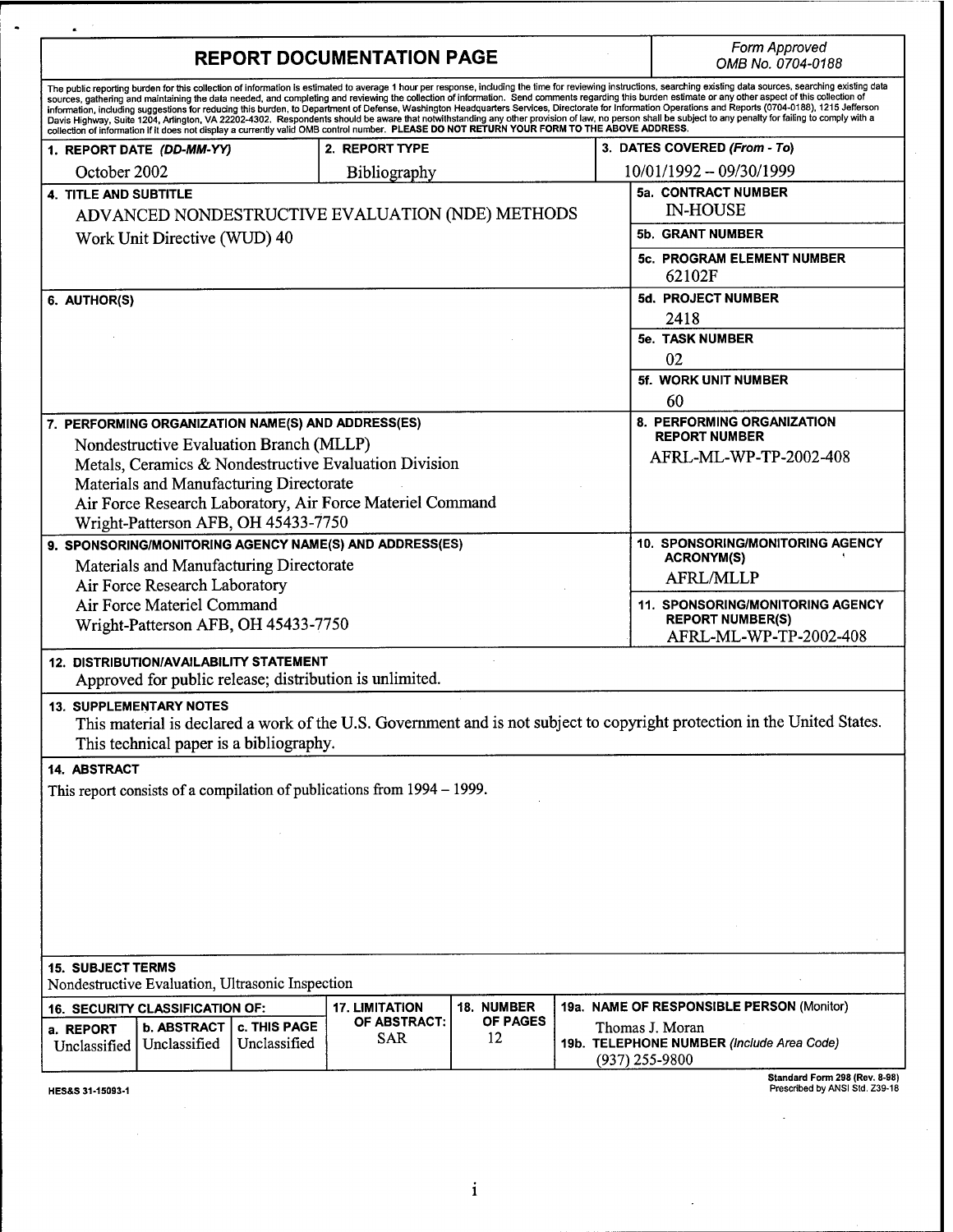99.enl Page <sup>1</sup>

Benson, D. M. K., P.; Matikas, T.E.; Kundu, T. (1994). "Experimental Generation of Lamb Wave Dispersion Using Fourier Analysis of Leaky Modes." 21st Annual Review of Progress in Quantitative Nondestructive Evaluation 14.

Frantziskonis, G. N. K., P., Matikas, T.E.; Krishnamurthy, S. (1994). "Simulatin of Fiber-Matrix Interface Behavior Under Various Experimental Configurations." ICCE 1: 147-148.

Frantziskonis, G. N. K., P., Matikas, T.E.; Krishnamurthy, S.; Jero, P.D. (1994). "Fiber Matrix Interface - Information from Experiments Via Simulation." Composite Structures 29:231-247.

Hu, S. M., T.E.; Karpur, P. (1994). "A Preliminary Investigation of Fiber/Matrix Interphase Oxidation in Metal Matrix Compoites Using Acoustic Microscope." 21st Annual Review of Progress in Quantitative Nondestructive Evaluation **14B:** 1263-1270.

Hu, s. K., P.; Matikas, T.E.; Shaw, L; Pagano, N.J. (1994). "Free Edge Effect on Residual Stresses and Fracture of Composite Fiber/Matrix Interface." ICCE 1: 221-222.

Karpur, P. M., T.E.; Krishnamurthy, S. (1994). "Ultrasound as a Tool for the Development of Aerospace Structural Titanium and Ceramic Matrix Composites." The Minerals. Metals & Materials Society: 241-253.

Benson, D. M. K., P.; Matikas, T.E.; Stubbs, D.A. (1995). "Evaluation of Damage Evolution and Material Behavior in SIGMA/Ti-6242 Composite Using Nondestructive Methods." ASTM STP.

Benson, D. M. K., P.; Matikas, T.E.; Stubbs, D.A. (1995). "Characterization of Damage Progression and Its Correlation to Residual Strength in a SIGMA/Ti-6242 Composite Using Nondestructive Methods." ASME Proceedings.

Hu, S. G., D.; Matikas, T.E.; Karpur, P. (1995). "Quantitative Ultrasonic Characterization of Metal Matrix Composites Fiber/Matrix Interfacial Failure." 22nd Review of Progress in Quantitative Nondestructive Evaluation **15.**

Karpur, P. M., T.E. (1995). "Shear-Wave Back Reflectivity and Acoustic Microscopy Techniques for the Characterization of Damage in Titanium Matrix Composites." Proceedings of the ASNT Spring Conference: 179-181.

Karpur, P. M., T.E.; Krishnamurthy, S. (1995). "Ultrasonic Characterization of the Fiber-Matrix Interphase/lnterface for Mechanics of Continuous Fiber Reinforced Metal Matrix and Ceramic Matrix Compoites." Journal of Composites Engineering 5(6): 697-711.

Karpur, P. M., T.E.; Blodgett, M.P.; Jira, J.R.; Blatt, D. (1995). "Nondestructive Crack Size and Interfacial Degradation Evaluation in Metal Matrix Composites Using Ultrasonic Microscopy." American Society for Testing and Materials **1251:** 130-146.

Karpur, P. B., D.M.; Matikas, T.E.; Kundu, T.; Nicolaou, P.D. (1995). "An Approach to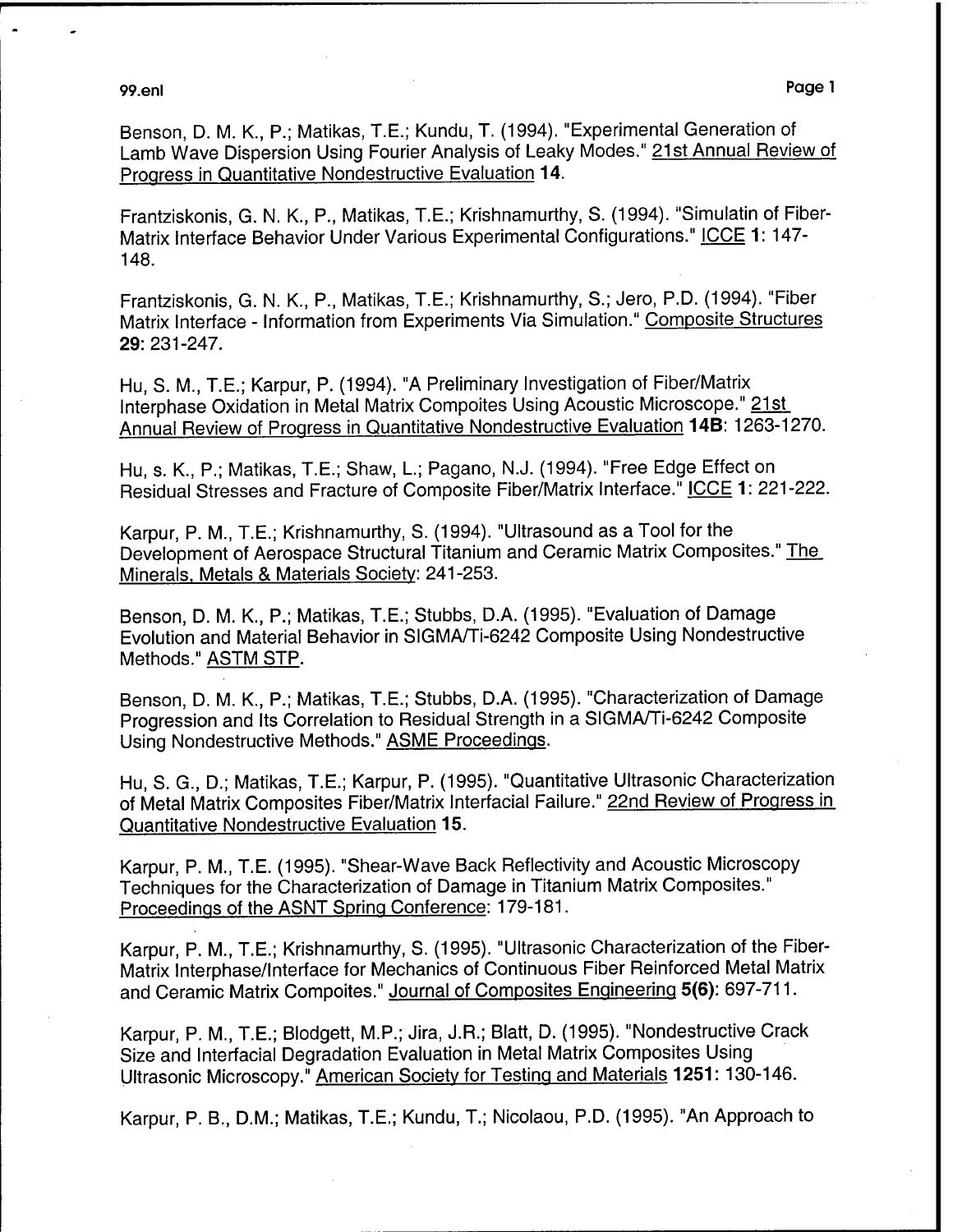99.enl Page 2 | Page 2 | Page 2 | Page 2 | Page 2 | Page 2 | Page 2 | Page 2 | Page 2 | Page 2 | Page 2 | Page

Determine the Experimental Transmitter-Receiver Geometry for the Reception of Leaky Lamb Waves." Materials Evaluation.

Kent, R. M. N., P.B. (1995). "Texture Assessment in SCS-6 Fibers from Ultrasonic Dispersion Measurements." Rev. of Progress in QNDE.

Kent, R. M. N., P.B.; Ruddell, M.J. (1995). "Ultrasonic Assessment of Poisson's Ratio." Journal of Acoust. Soc. Am.

Blodgett, M. P., Nagy. P.B. (1997). The Role of Grain Noise in Eddv Current Inspection of Titanium. MRS Fall Conference, Boston, MA.

Fiedler, C. J. (1997). Air Force Large Area Composite Inspection Programs. ASNT Fall Conference, Pittsburg, PA.

Fiedler, C. J. D., T.; Kwan, J.; Frazier, W.; Mattos, M. (1997). Characterization of Composite Parts Using the Laser Ultrasonic Inspection System at the Sacramento Air Logistics Center. Fourth International Conference on Composites Engineering, Hawaii.

Fiedler, C. J. D., T.; Kwan, J.; Frazier, W.; Mattos, M. (1997). Characterization of Composite Parts Using the Laser Ultrasonic Inspection System at the Sacramento Air Logistics Center. Eighth International Symposium on Nondestructive Characterization of Materials, Boulder, Colorado.

Fiedler, C. J. W., J.W. (1997). Characterizatino of Thin Coatings Using Ultrafast Pulses of Laser Generated Ultrasound. Eighth International Symposium on Nondestructive Characterization of Materials, Boulder, Colrado.

Frankel, G. S. Z., J.; Crane, R.L. (1997). Corrosion Sensing Paint. US Patent No. Invention Disclosure filed Oct 1997. United States.

Frock, B. K., E.; Ruddell, M. (1997). MAUS III NDE of Composite Racing Tubs at the Indianapolis Motor Speedway.

Grant, S. F. F., C.J.; Ducharme, T.; Kwan, J. (1997). Characterization of Composite Parts Using the Laser Ultrasonic Inspection System (LUIS). Defense Manufacturing Conference '97, Palm Springs, CA.

Grant, S. F. F., C.J.; Ducharme, T.; Kwan, J. (1997). Characterization of Composite Parts Using the Laser Ultrasonic Inspection System (LUIS). FAST Center for Structural Integrity of Aerospace Systems, El Paso, TX.

Hart, D. M., R.W. (1997). Analysis of Multilayer Chip Capacitors (Failure Analysis). WPAFB, Ohio, Wright Laboratory.

Hassan, W., Nagy, P.B. (1997). "Circumferential Creeping Waves Around a Fluid-Filled Cylindrical Cavity in an Elastic Medium." J. Acoust. Soc. Am. 101 (No. 5, Pt. 1): 2496.

Hassan, W. N., P.B. (1997). Dispersion and Attenuation of Circumferential Creeping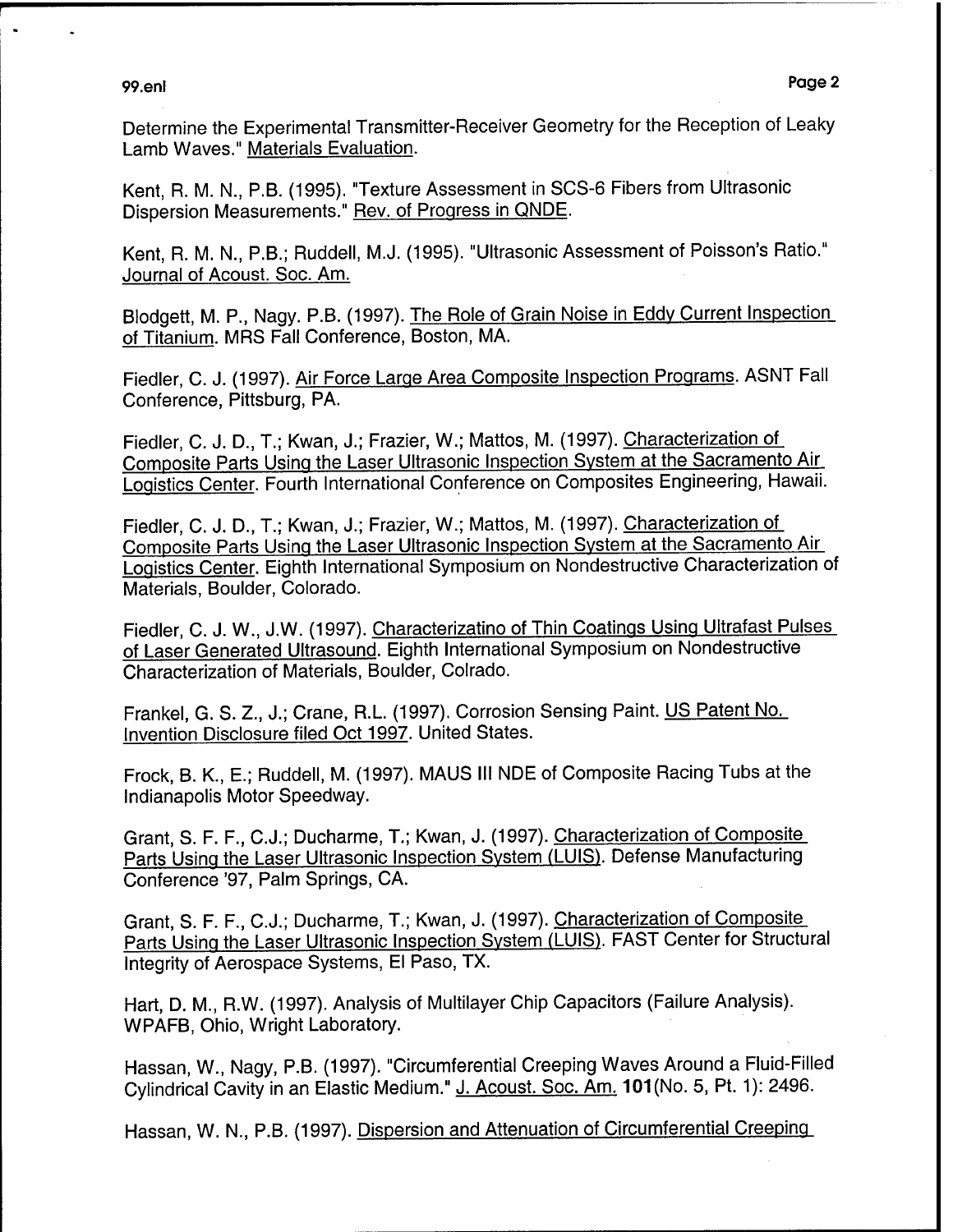eni bilan bilan bilan bilan bilan bilan bilan bilan bilan bilan bilan bilan bilan bilan bilan bilan bilan bila<br>Pag

Krishnamurthy, S. M., T.E.; Karpur, P. (1997). "Observations of Fiber Fragmentation Phenomena in Model Single Fiber Titanium Based Composites and Correlation with Interfacial Properties." Met. Trans.

Krishnamurthy, S. M., T.E.; Karpur, P. (1997). "Role of Matrix Microstructure in the Ultrasonic Characterization of Fiber-reinforced Metal Matrix Composites." J. Mater. Res. 12(3): 754-763.

Majumdar, B. S. M., T.E.; Miracle, D.B. (1997). "Experiments and Analysis of Fiber Fragmentation in Single and Mulitple-Fiber SiC/Ti-6AI-4V Metal Matrix Composites." Journal of Composites B: Engineering.

Majumdar, B. S. M., T.E.; Miracle, D.B. (1997). Effects of the Interface on Local Versus Global Load Sharing Behavior in Metal Matrix Composites Under Longitudinal Tension. International Conference on Composites Materials (ICCM), Australia.

Matikas, T. E. (1997). "Nondestructive Evaluation of Laminated Composites." Composites Science and Technology.

Matikas, T. E. K., P.; Shamasundar, S. (1997). "Measurement of the Dynamic Elastic Moduli of Porous Titanium Aluminide Compacts." Journal of Material Science 32:1099- 1103.

Matikas, T. E. K., P.; Krishnamurthy, S. (1997). "A Nondestructive Method fo Detection and Mapping of Fiber Fractures in Metal Matrix Composites." Composites Science and Technology.

Matikas, T. E. S., S. (1997). "High Cycle Fatigue at 20 kHz." International Journal of Fatigue.

Mullins, W. M. I., R.D.; Malas, J.C.; Venugopal, S. (1997). "Examination on the Use of Acoustic Emission for Monitoring Metal Forging Process: A Study Using Simulation Technique." Scripta Met. 36: 967.

Mullins, W. M. M., J.C. (1997). "Acoustic Emission for Monitoring Metal Forging Process". TMS Annual Meeting, Orlando, FL.

Mullins, W. M. S., E.J.; Tyler, G.J. (1997). "Stochastic Kinetics of Corrosion and Fractal Surface Evolution." J. Corr. Sei. Eng.

Mullins, W. M. S., S.S. (1997). "Ultrasonic Quantification of Corroded Surfaces". MRS Annual Meeting, Boston, MA.

Nerenberg, R. R., R.; Sorscher, S.; Woodmansee, W.; Fiedler, O; Ducharme, T.; Kwan, J.; Mattos, M. (1997). Results of Laser Ultrasonic Inspection of Aircraft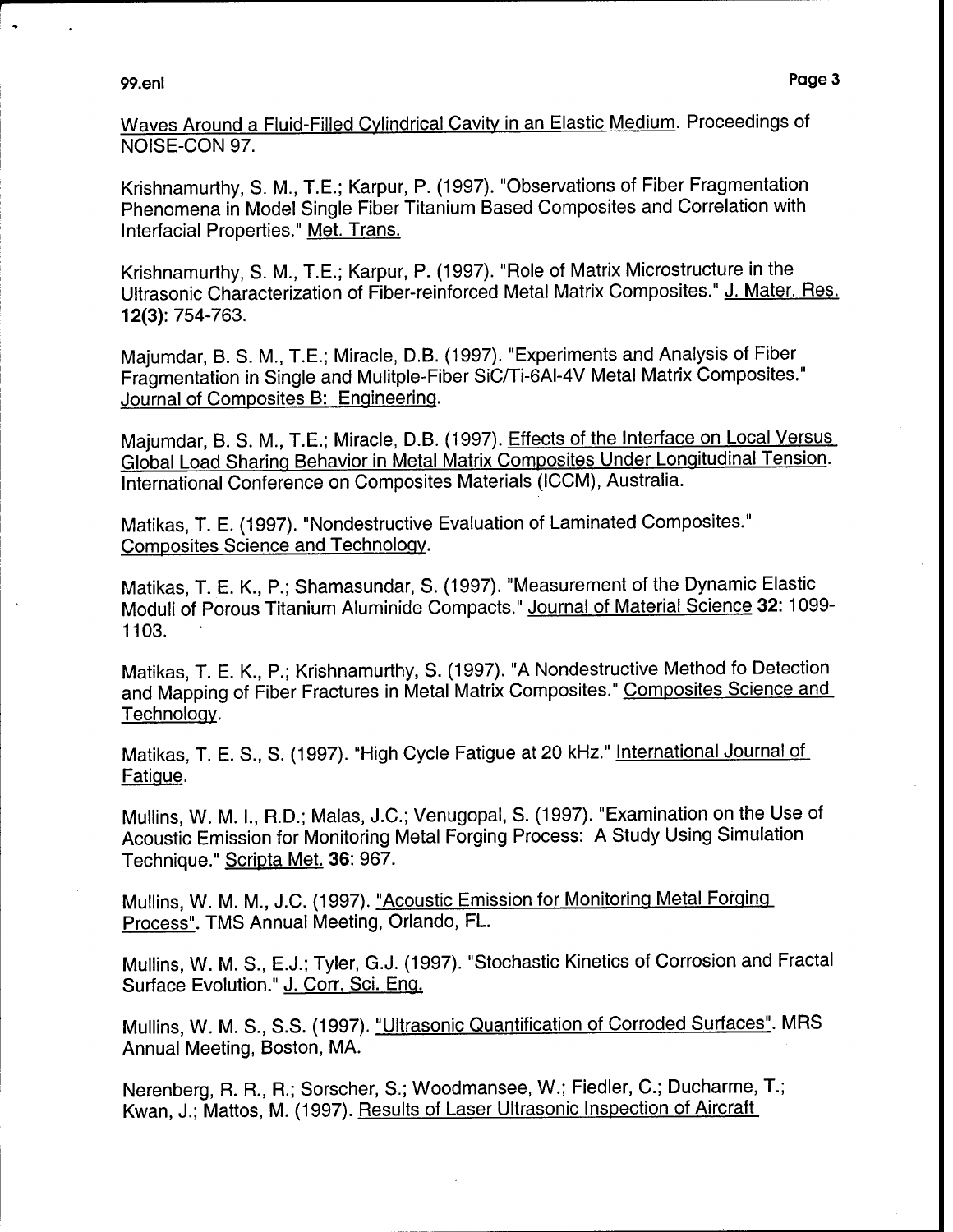#### 99.enl Page 4

Components. ASNT Spring Conference - Refining Quality with NDE, Houston, TX, ASNT.

Pachter, R. H. P., D.; Wang, Z.; Crane, R.L.; Adams, W.W. (1997). ""Natural Springs: The Prediction of the STructure and the Mechanical Response of Biomolecular Chains"." Materials Science and Engineering **Part C (Biomimetic Materials, Sensors, and Systems).**

Sathish, S. C, R.L. (1997). "Differential Property Sensitive Acoustic Lens". United States.

Sutherland, R. L. N., L.V.; Tondiglia, V.P.; Crane, R.L. (1997). "Laser Wavelength Detection and Energy Dosimetry Badge". United States.

Yancey, R. N. (1997). "Creating Data Packages for Aircraft Resupply". Proceedings of the Materials Research Society's Symposium JJ - Nondestructive Evaluation of Materials in Aging Systems.

Blodgett, M. P. N., P.B. (1998). "Anisotropie Grain Noise in Eddy Current Imaging of Noncubic Polycrystalline Metals." Applied Physics Letters **72(9):** 1045-1047.

Blodgett, M. P., Nagy. P.B. (1998). "Anisotropie Grain Noise in Eddy Current Inspection of Noncubic Polycrystalline Metals." Applied Physics Letters 72(No. 9, March).

Buynak, C. P., C. (1998). Inspection Based Life Management of Engine Comonents. AGARD, NATO Research and Technology Organizatio RTO Symposium, Brussels, Belgium.

Hassan, W. (1998). Near Field Interferometric Detection of Ultrasonic Vibrations: Applications and Limitations. ASME meeting, Anaheim CA.

Matikas, T. M., R.; Sathish, S.; Mann.L. (1998). Surface Acoustic Wave Velocity Imaging Using V(Z) and Time of Flight Measurements. ASME meeting, Anaheim, CA.

Yancey, R. N., S.; Reese, G. (1998). Recent Advancements in X-Rav CT Applications. 9th ANnual Advanced Aerospace Materials & Processes Conference and Exposition AEROMAT '98, Tysons Corner, VA.

Blodgett, M. H., W.; Nagy, P. (1999). "Theoretical and Experimental Investigations of the Lateral Resolution of Eddy Current Imaging." Materials Evaluation (to be published).

Blodgett, M. E., D. (1999). "The Influence of Texture and Phase Distortion on Ultrasonic Attenuation in Ti-6AI-4V." Journal of NDE (submitted for publication).

Blodgett, M. N., P. (1999). "Eddy Current Evaluation of Electrical Anisotropy in Polycrystalline Ti-6AI-4V." Review Progress in Quantitative NDE(18B): 1709-1716.

Blodgett, M. (1999). Lateral Resolution in Eddy Current Imaging for Materials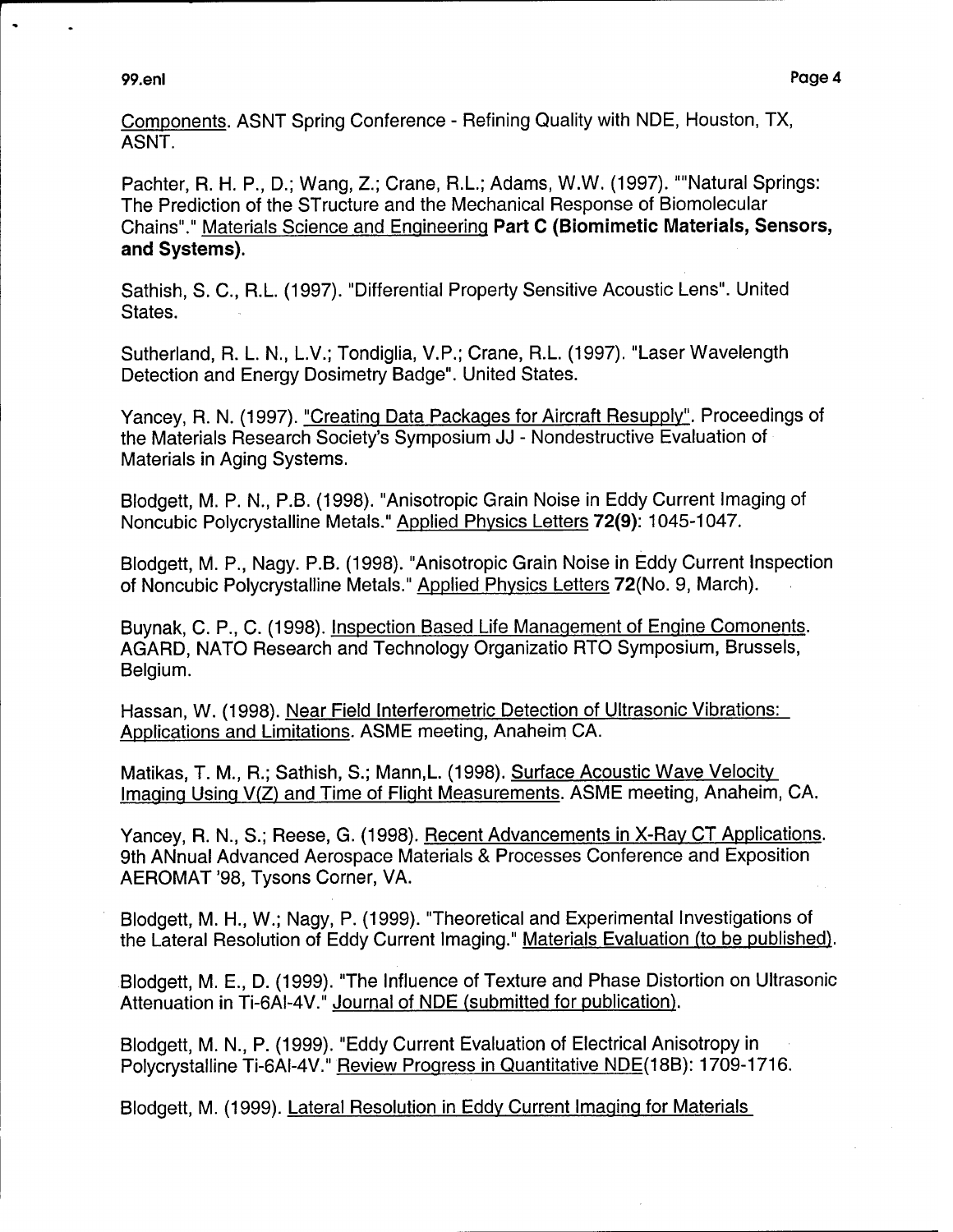99.enl Pa9

Characterization in Polvcrvstalline Titanium Alloys. 10th Annual Advanced Aerospace Materials & Processes Conference and Exposition, AEROMAT '99, Dayton, OH.

Crane, R. B., C. (1999). Transitionina NDE Technology to Non-Aerospace Custonmers. 1999 ASNT Spring Conference, Orlando, FL.

Daniels, C. R. K., E.L. (1999). Determination of Spatial Resolution in a High Resolution X-Rav Computed Tomography System. 10th Annual Advanced Aerospace Materials & Processes Conference and Exposition, AEROMAT '99, Dayton, OH.

Hassan, W. N., P. (1999). "Experimental Investigation of the Grain Noise in Interferometric Detection of Ultrasonic Waves." Journal of NDE (submitted for publication).

Hassan, W. (1999). "Investigation of the Lateral Penetration Depth of Eddy Current and Its Implications on Eddy Current Imaging Techniques." Journal of NDE (submitted for publication).

Hassan, W. (1999). "Measurements of the Fluid Effect on the Dilational Wave Velocity in Thin Plates and Rods." Journal of the Acoustical Society of America (submitted for publication).

Kropas-Hughes, C. (1999). "The Basics of Computed Tomography." Materials Evaluation.

Larsen, J. M. R., E.; Rasmussen, B.A.; John, R.; Buynak, C.F. (1999). Propulsion Life Extension Through INspection-Based Life Management. AeroMat'99 Conference and Exposition, Dayton, OH.

Martin, R. S., S. (1999). Development of a Scan System for Rayleigh, Shear and Longitudinal Wave Velocity Mapping. 1999 IEEE International Ultrasonics Symposium, Sateline, Nevada, published in the proceedings of the 1999 IEEE International Ultrasonics Symposium.

Martin, R. S., S.; Matikas, T. (1999). "Development of a Scan System for Rayleigh Wave Velocity Mapping." Review of Progress in Quantitative Nondestructive Evaluation 18:2031.

Martin, R. S., S. (1999). Surface Wave Velocity and Young's Modulus Imaging with a Scanning Acoustic Microscope. 10th Annual Advanced Aerospace Materials & Processes Conference and Exposition AEROMAT '99, Dayton, OH.

Matikas, T. M., R.; Sathish, S.; Mann.L (1999). Local Elastic Property Mapping Via Automation of V(Z) Curve Measurements Using Short-Pulse Acoustic Microscopy. "Review of Progress in Quantitative Nondestructive Evaluation, Kluwer Academic/Plenum Publishers.

Moran, T. (1999). Future Directions of Air Force NDE Reserach. ASME Sixth